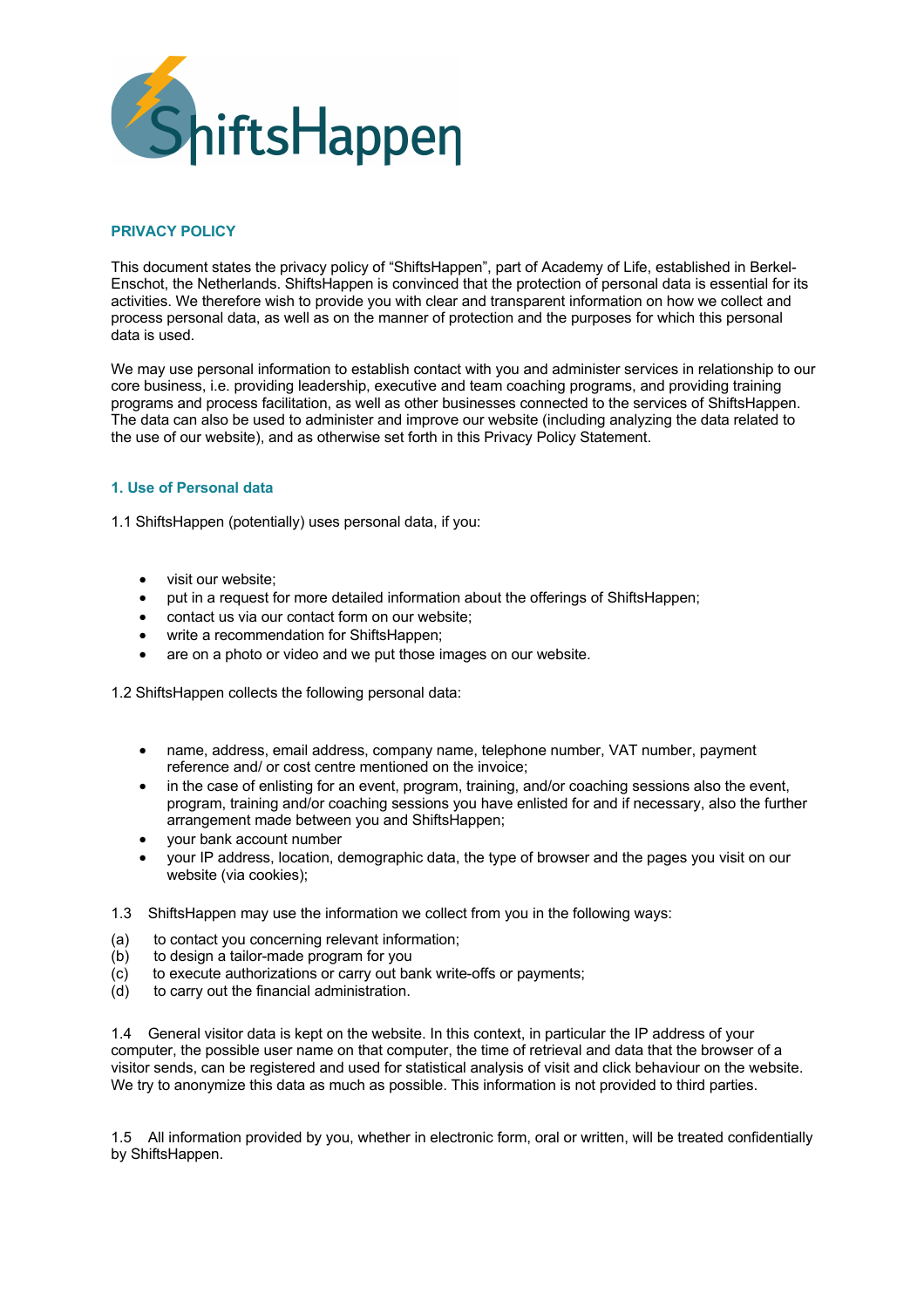

1.6 You can have the personal information we have collected from you, changed or removed via a request per email.

1.7 We agree to the following rules for commercial emails and messages:

(a) we do not use false or misleading subjects or email addresses;

(b) we monitor third-party email marketing services for compliance, if one is used;

(c) we honour unsubscribe requests quickly (for instance for newsletters), using a link at the bottom of those kind of emails.

1.8 If at any time you would like to unsubscribe from receiving future emails, you can email us at info@shiftshappen.nl and we will promptly remove you from ALL correspondence.

1.9 If you provide us with data related to other persons - for example for registration of an event or program - you are deemed to have obtained permission from them.

# **2. INFORMATION, AND COMPLAINTS**

2.1 You may contact Mr. Sander van Eekelen or Mrs. Jo Boniszewski, founders of ShiftsHappen via info@shiftshappen.nl for:

- more information regarding the way ShiftsHappen uses and processes personal data;
- questions regarding this privacy statement;
- access to the personal data with regard to you, stored by ShiftsHappen;
- making complaints on the use of your personal data by ShiftsHappen.

## **3. PROTECTION OF YOUR PERSONAL DATA AND COOKIES**

3.1 ShiftsHappen will collect and use your personal data only for the objectives stated in this privacy statement and won't store them any longer than necessary.

3.2 ShiftsHappen will take appropriate technical and organizational measures to secure your personal data. This data may only be accessed by a limited number of persons who have been given specific rights to consult the systems and use the personal data. They are obliged to keep the personal data confidential.

3.3 ShiftsHappen makes use of cookies when offering services. A cookie is a small text file that, when you visit the website, is placed on the hard drive of your computer, tablet or phone. A cookie contains data so that you can be recognized as a visitor, each time you visit the website. It is then possible to set up the website specifically for you and/or to facilitate the login. You can always disable cookies in your browser without having any consequences for the use of the website. However, the result may be that certain parts are less or no longer accessible to you.

3.4 You can decide whether to accept or reject cookies. Most Web browsers automatically accept cookies, but you can usually customize your browser's settings to reject cookies. You should reset this for each browser and for each computer.

3.5 Visitors are provided with the option to navigate to a variety of external websites. When the visitor selects the option to view the content from these websites, they are taken away from the website of ShiftsHappen and to the other site, where a variety of cookies may be used throughout the visit. ShiftsHappen is not responsible for any cookies used once the visitor has left our websites

### **4. DATA BREACH**

4.1 In order to be in line with Applicable Legislation and Regulations concerning the Processing of Personal Data and the Fair Information Practices we will notify the appropriate organizations, should a data breach occur with a risk of serious adverse effects. You will be notified by email within 7 business days when there is (suspicion of) a data breach.